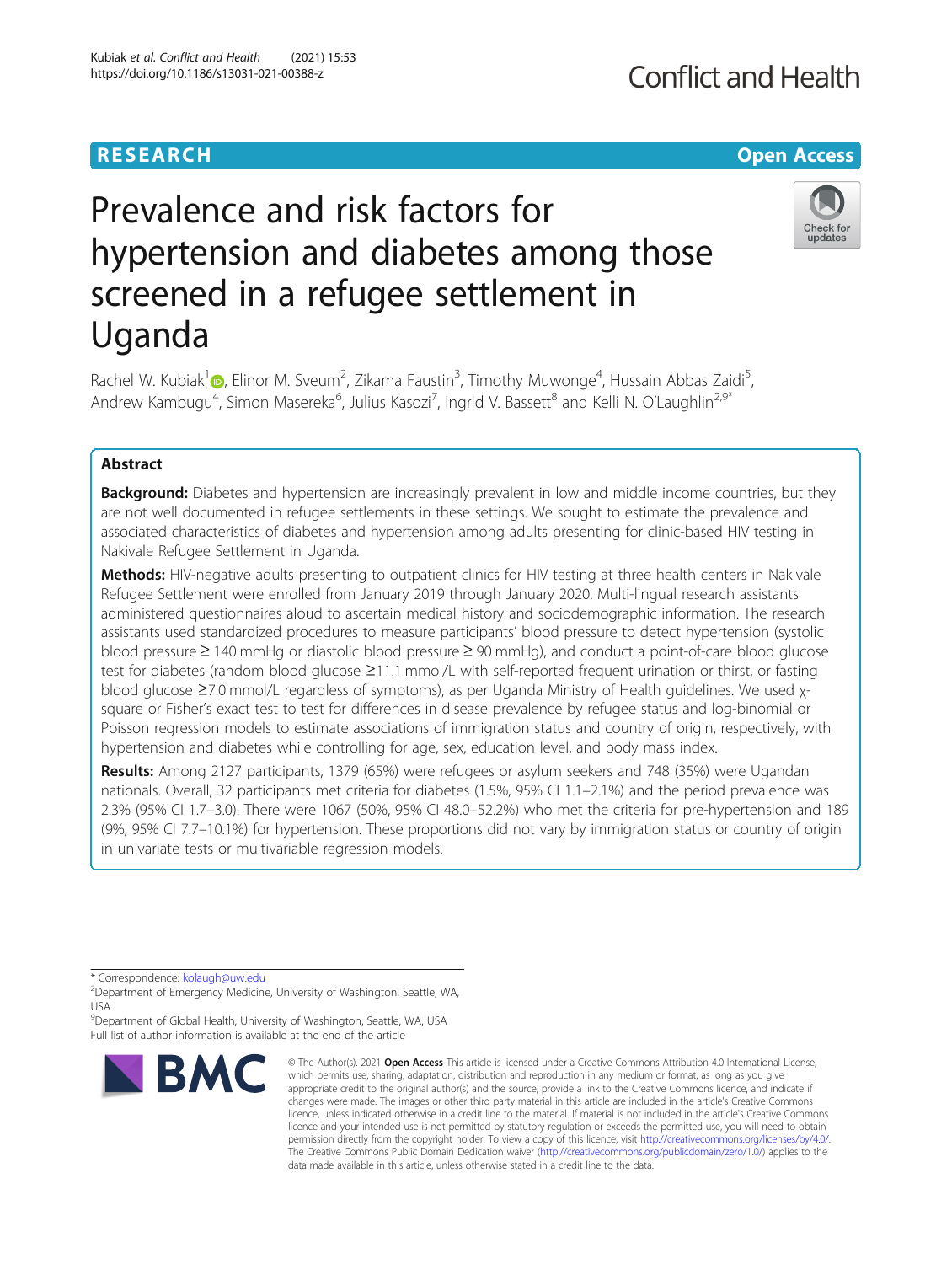**Conclusions:** Hypertension was common and diabetes was uncommon among those screened in a Ugandan refugee settlement. Routine blood pressure screening should be considered in this setting. Additional research could develop diabetes screening criteria to help identify at risk individuals in this limited resource setting.

Keywords: Hypertension, Diabetes, Uganda, Refugee, Health screening

## Introduction

Non-communicable diseases (NCDs) are the leading cause of mortality worldwide, with nearly three quarters of NCD-related deaths occurring in low- and middleincome countries (LMICs) [\[1](#page-7-0)]. In addition, many LMICs are experiencing a double burden of disease with high prevalence of both NCDs and infectious diseases that stretch the priorities and funding of limited health systems [\[2](#page-7-0)]. These challenges are compounded when considering refugee populations. Humanitarian crises can cause disruptions in previously available health services, further weaken fragile health systems, and divert resources away from chronic disease management [[2\]](#page-7-0). As a result, research has shown an increase in NCD complications in conflict settings [[2,](#page-7-0) [3](#page-7-0)]. As the prevalence of NCDs continues to rise and humanitarian crises persist, countries and organizations responding to humanitarian crises have an obligation to address long-term management of NCDs [[4\]](#page-7-0).

In the Middle Eastern region, gaps seen with NCD treatment in refugee settings tend to mirror overall challenges and weaknesses within national health systems [[5\]](#page-7-0). Data on NCD care in refugee settlements in sub-Saharan Africa is much more sparse. A national prevalence survey in Uganda estimated 26.5% of adults had hypertension [\[6](#page-7-0)] and 1.4% had diabetes [[7](#page-7-0)] and the majority were unaware of their underlying medical condition [[6,](#page-7-0) [7](#page-7-0)], highlighting the importance of expanding access to screening for NCDs. Only 80% of Ugandan health facilities offered blood glucose testing and 34% offered diabetes management in 2013 [\[8\]](#page-7-0). Rural clinics in Uganda continue to face challenges in training health workers and providing continuous support for diabetes care [\[9](#page-7-0)]. Additionally, the Ugandan essential medicines list includes medications for hypertension and diabetes management [\[10](#page-7-0), [11\]](#page-7-0), but there is limited availability of essential medicines throughout Uganda and there are disparities related to less access at public hospitals compared to private for-profit hospitals [[5\]](#page-7-0). In refugee settlements in Uganda, the burden of disease and degree to which there are unmet medical needs is unclear. Improved understanding could help identify unmet medical needs, inform public health policies and goals, and inform medical resource allocation for this vulnerable population.

To assess the NCD burden within Nakivale Refugee Settlement in southwestern Uganda, we leveraged existing infrastructure for patients presenting to health centers and screened them for hypertension and diabetes.

## **Methods**

## Setting

This research was conducted in Nakivale Refugee Settlement in southwestern Uganda. Over 100,000 refugees live in the settlement; the majority of refugees are from the Democratic Republic of the Congo (DRC), Rwanda, Somalia, and Burundi, and a small minority are from other nearby sub-Saharan African countries. This research was conducted at three health centers in the settlement, Nakivale Health Center, Kibengo Health Center and Juru Health Center. There is a fourth health center in the settlement but it was not an enrollment site given its remote location and difficult access compared to the other sites. Refugees and Ugandan nationals can access clinical services free of charge at health centers in Nakivale, including free prescription medications for diabetes, hypertension, and HIV when indicated.

## Study population and procedures

These NCD data were collected as a part of a larger study on linkage to HIV care in Nakivale Refugee Settlement (PI: O'Laughlin, K23MH108440). Prior to initiation of the NCD component of this work, our research team met with the local implementing partner leadership team to ensure there was sufficient capacity to accommodate people newly diagnosed with hypertension and diabetes. We worked with these partners to create a referral protocol that specified who to refer (e.g. based on classification of blood pressure or diabetes diagnostic criteria) and the expected timeline for medical follow-up. Multilingual research assistants were trained in blood pressure and glucose measurement techniques prior to study initiation. Adults presenting for HIV testing were recruited from the outpatient department waiting areas at Nakivale, Juru, and Kibengo Health Centers. Inclusion criteria were 1) 18 years of age or older, 2) willingness to participate in routine clinic-based HIV testing, 3) not previously diagnosed with HIV, 4) no prior participation in the study in the preceding 3 months, and 5) able to understand the consent process and study procedures in Kiswahili, Kinyarwanda, Runyankore, or English. After giving written consent, participants verbally completed a questionnaire which was read to them by a research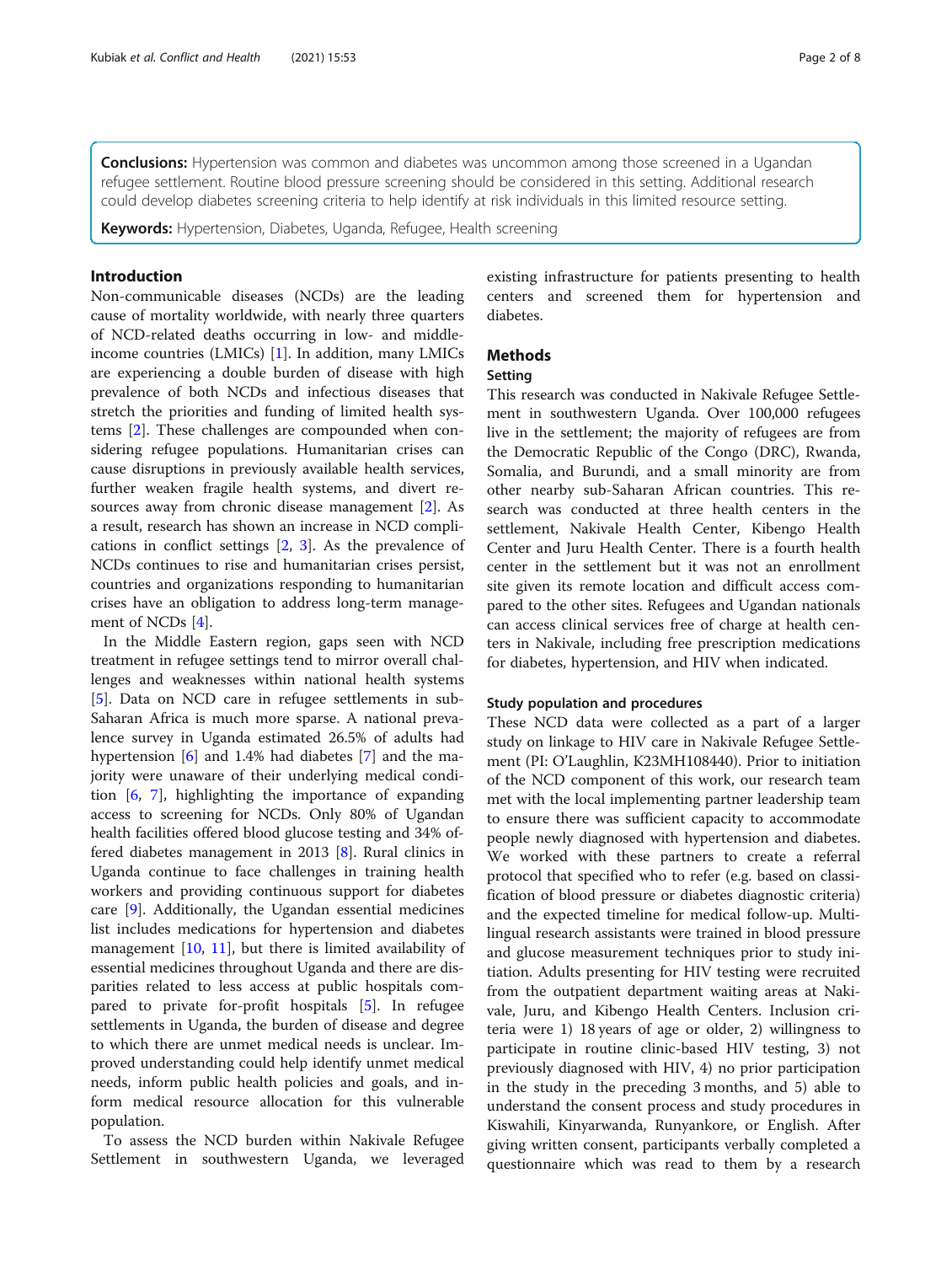assistant who directly entered information into an electronic database. Data collected included sociodemographic information, medical history, and ongoing diabetes and hypertension treatment. Research assistants then measured participants' height, weight, blood glucose using the FreeStyle Optium Neo Blood Glucose and Ketone Monitoring System, and blood pressure prior to conducting HIV testing. For blood pressure measurements, participants were seated for 1 min before the measurement was taken using a stethoscope for auscultation and a Veridian Healthcare Pro Kit sphygmomanometer. For those with an elevated blood pressure, the measurement was repeated two additional times 5 min apart for each additional measurement according to Ministry of Health guidelines [[12\]](#page-7-0). Research assistants then conducted point-of-care blood glucose and HIV testing. All participants included in these analyses were enrolled between January 16, 2019 through January 13, 2020.

## Definition of endpoints

Endpoints were established using Uganda Ministry of Health guidelines [\[12](#page-7-0)]. We defined diabetes as a random blood glucose (RBG) ≥11.1 mmol/L with self-reported frequent urination or thirst, or fasting blood glucose (FBG)  $\geq$ 7.0 mmol/L regardless of symptoms [\[12](#page-7-0)]. We used the lowest systolic and diastolic blood pressures to ascertain hypertension and defined it as both a binary and categorical outcome (including pre-hypertension), according to local guidelines (Table 1) [[12\]](#page-7-0). In contrast to World Health Organization guidelines, all measurements were taken on the same day. We used standard definitions of body mass index (BMI)  $\langle 18.5 \text{ kg/m}^2 \rangle$  for underweight,  $18.5 \leq BMI < 25.0 \text{ kg/m}^2$  for normal weight, and BMI ≥25.0 kg/m<sup>2</sup> for overweight/obese [[13\]](#page-7-0).

## Statistical analyses

We tested for differences in descriptive statistics and study outcomes by refugee status using χ-square or Fisher's exact test for categorical variables and Student's ttest for continuous variables. We used the Agresti-Coull

Table 1 Definitions of study outcomes

method to calculate 95% confidence intervals (CI) for the prevalence of diabetes and hypertension [[14\]](#page-7-0). We also estimated the period prevalence of diabetes by including participants who met the criteria for diabetes or reported a prior diabetes diagnosis in the numerator. We estimated the number needed to screen as 1/prevalence. We used log-binomial regression models or Poisson regression with robust standard errors if the model failed to converge [[15,](#page-7-0) [16\]](#page-7-0) to estimate the associations of immigration status and country of origin, respectively, with hypertension and diabetes while controlling for age, sex, education level, and BMI. We performed statistical analyses using SAS version 9.4 (Cary, NC).

## Results

## Study population

Of the 2137 participants enrolled since NCD testing was introduced, 2127 (99.5%) received blood glucose testing and blood pressure measurement. Among these, 1379 (65%) were refugees or asylum seekers and 748 (35%) were Ugandan nationals. Ugandan nationals were more likely to be female (60% vs 54%,  $p = 0.005$ ) and older  $(32.8 \pm 11.2 \text{ vs } 31.1 \pm 11.0 \text{ years}, p < 0.001)$  compared to refugees and asylum seekers (Table [2](#page-3-0)). After Uganda, the most commonly reported countries of origin were the DRC  $(n = 481, 23%)$ , Kenya  $(n = 462, 22%)$ , and Burundi ( $n = 366$ , 17%). Somalia ( $n = 3$ , 0.1%), Sudan  $(n = 2, 0.1\%)$ , South Sudan  $(n = 1, 0.1\%)$ , and other  $(n = 1, 0.1\%)$ 22, 1%) were also reported.

## Hypertension

Overall, 1067 (50%, 95% CI 48.0–52.2%) of participants met criteria for pre-hypertension at the time of their clinic visit and 187 (9%, 95% CI 7.7–10.1%) met criteria for hypertension. The number needed to screen to identify one new instance of hypertension was 15.3 people and did not vary substantially by refugee status or country of origin. Among those with hypertension, 129 were stage 1, 48 were stage 2, and 9 were stage 2 severe. At the time of screening, 112 (5%) of participants reported a prior diagnosis of hypertension.

| <b>NUMBER I</b> DEMINISING OF STRUCK ORIGINAL |                  |                                                                                                                      |
|-----------------------------------------------|------------------|----------------------------------------------------------------------------------------------------------------------|
| Outcome                                       | Category         | <b>Definition</b>                                                                                                    |
| <b>Diabetes</b>                               | Present/Absent   | $RBG \geq 11.1$ mmol/L with self-reported frequent urination<br>or thirst, or FBG ≥7.0 mmol/L regardless of symptoms |
| Hypertension                                  | Present/Absent   | SBP ≥140 or DBP ≥90 mmHg                                                                                             |
| Hypertension                                  | Absent           | SBP $<$ 120 and DBP $<$ 80 mmHq                                                                                      |
|                                               | Pre-hypertension | SBP 120-139 or DBP 80-89 mmHq                                                                                        |
|                                               | Stage 1          | SBP 140-159 or DBP 90-99 mmHg                                                                                        |
|                                               | Stage 2          | SBP 160-180 or DBP 100-110 mmHg                                                                                      |
|                                               | Stage 2, severe  | $SBP > 180$ or $DBP > 110$ mmHq                                                                                      |

DBP Diastolic blood pressure, FPG Fasting blood glucose, RBG Random blood glucose, SBP Systolic blood pressure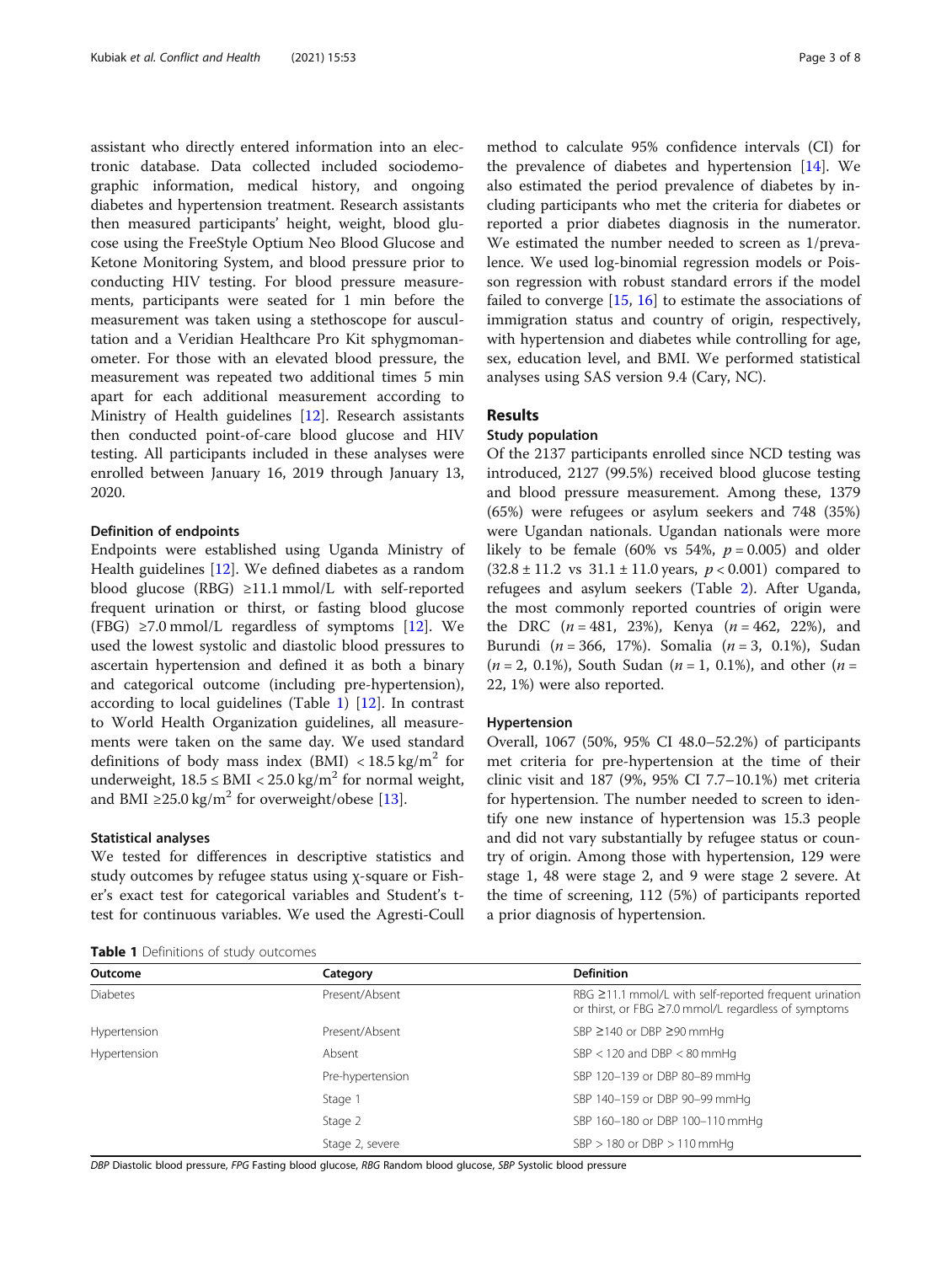|                                          | Refugee/Asylum Seeker<br>$N = 1379$ | <b>Ugandan National</b><br>$N = 748$ | p-value |
|------------------------------------------|-------------------------------------|--------------------------------------|---------|
|                                          | N (%)                               | N(%)                                 |         |
| Demographic and clinical characteristics |                                     |                                      |         |
| Female                                   | 737 (54)                            | 447 (60)                             | 0.005   |
| Age (years)                              | $31 \pm 11$                         | $33 \pm 11$                          | < 0.001 |
| Education                                |                                     |                                      |         |
| Never attended school                    | 318 (23)                            | 139 (19)                             | 0.009   |
| Some primary                             | 679 (49)                            | 416 (56)                             |         |
| Completed at least primary               | 385 (28)                            | 192 (26)                             |         |
| Body mass index ( $kg/m2$ )              |                                     |                                      |         |
| < 18.5                                   | 98 (7)                              | 52(7)                                | 0.178   |
| $18.5 - 24.9$                            | 1020 (74)                           | 526 (71)                             |         |
| > 25.0                                   | 256 (19)                            | 163(22)                              |         |
| HIV diagnosis                            | 43(3)                               | 73 (10)                              | < 0.001 |
| <b>Diabetes</b>                          |                                     |                                      |         |
| Prior diabetes diagnosis                 | 13(0.9)                             | 8(1)                                 | 0.779   |
| Frequent urination or thirst             | 326 (24)                            | 184 (25)                             | 0.621   |
| Diabetes diagnosis <sup>a</sup>          | 17(1)                               | 15(2)                                | 0.162   |
| Hypertension                             |                                     |                                      |         |
| Prior hypertension diagnosis             | 84 (6)                              | 28(4)                                | 0.021   |
| Currently taking hypertension medication | 25(2)                               | 11(2)                                | 0.559   |
| Diastolic blood pressure (mmHg)          | $76 \pm 10$                         | $74 \pm 10$                          | 0.004   |
| Systolic blood pressure (mmHg)           | $114 \pm 13$                        | $113 \pm 14$                         | 0.005   |
| Pre-hypertension <sup>b</sup>            | 698 (51)                            | 368 (49)                             | 0.412   |
| Hypertension <sup>c</sup>                | 127(9)                              | 60(8)                                |         |

## <span id="page-3-0"></span>Table 2 Study population characteristics for diabetes and hypertension by refugee status

Chi-square or Fisher's exact test for categorical variables and Student's t-test for continuous variables <sup>a</sup>

Frequent urination or thirst and non-fasting blood glucose <sup>≥</sup>11.1 mmol/L or fasting <sup>≥</sup>7 mmol/L <sup>b</sup>

bDiastolic blood pressure 80-89 or systolic blood pressure 120-139 mmHg

Diastolic blood pressure ≥ 90 or systolic blood pressure ≥ 140 mmHg

Among the 112 participants reporting previously diagnosed with hypertension, 48 (43%) were hypertensive at the time of screening reflecting uncontrolled hypertension and this did not differ by refugee status (Ugandan nationals 35/84, 42%; refugees and asylum seekers 13/28, 46%). Sustained anti-hypertensive treatment was uncommon with 31 (28%) reporting use of prescribed antihypertensive drugs in the past 2 weeks and 15 (13%) using traditional remedies. Use of a prescribed antihypertensive drug among those with a prior diagnosis did not vary by the presence of hypertension at the time of screening ( $p = 0.761$ ).

## Diabetes

Overall, 32 participants met the criteria for diabetes  $(1.5\%$ , 95% CI 1.1–2.1%). The number needed to screen to identify one new case of diabetes was 78.7 persons. The large majority ( $n = 27, 87\%)$  did not report a prior diabetes diagnosis and this did not vary substantially by refugee status (Ugandan nationals  $n = 12/15$ , 80%; refugees and asylum seekers  $n = 15/17$ , 88%). There were no significant differences in previously reported or new diagnosis of diabetes by refugee status or country of origin (Table [3](#page-4-0)). Overweight and obesity were more common among participants with diabetes  $(n = 10, 32\%)$ than those without diabetes ( $n = 409, 20\%$ ), though this was not statistically significant ( $p = 0.08$ ).

The period prevalence was 2.3% ( $n = 48$ , 95% CI 1.7– 3.0%). Among the 21 (1%) participants who reported a prior diagnosis of diabetes, 15 (71%) reported taking prescribed diabetes drugs within the prior 2 weeks, 10 (48%) reported ever visiting a traditional healer for diabetes and 9 (43%) reported current use of herbal or traditional remedies for diabetes. There were 5 individuals who reported a prior diabetes diagnosis and met the criteria for diabetes at the time of screening, all of whom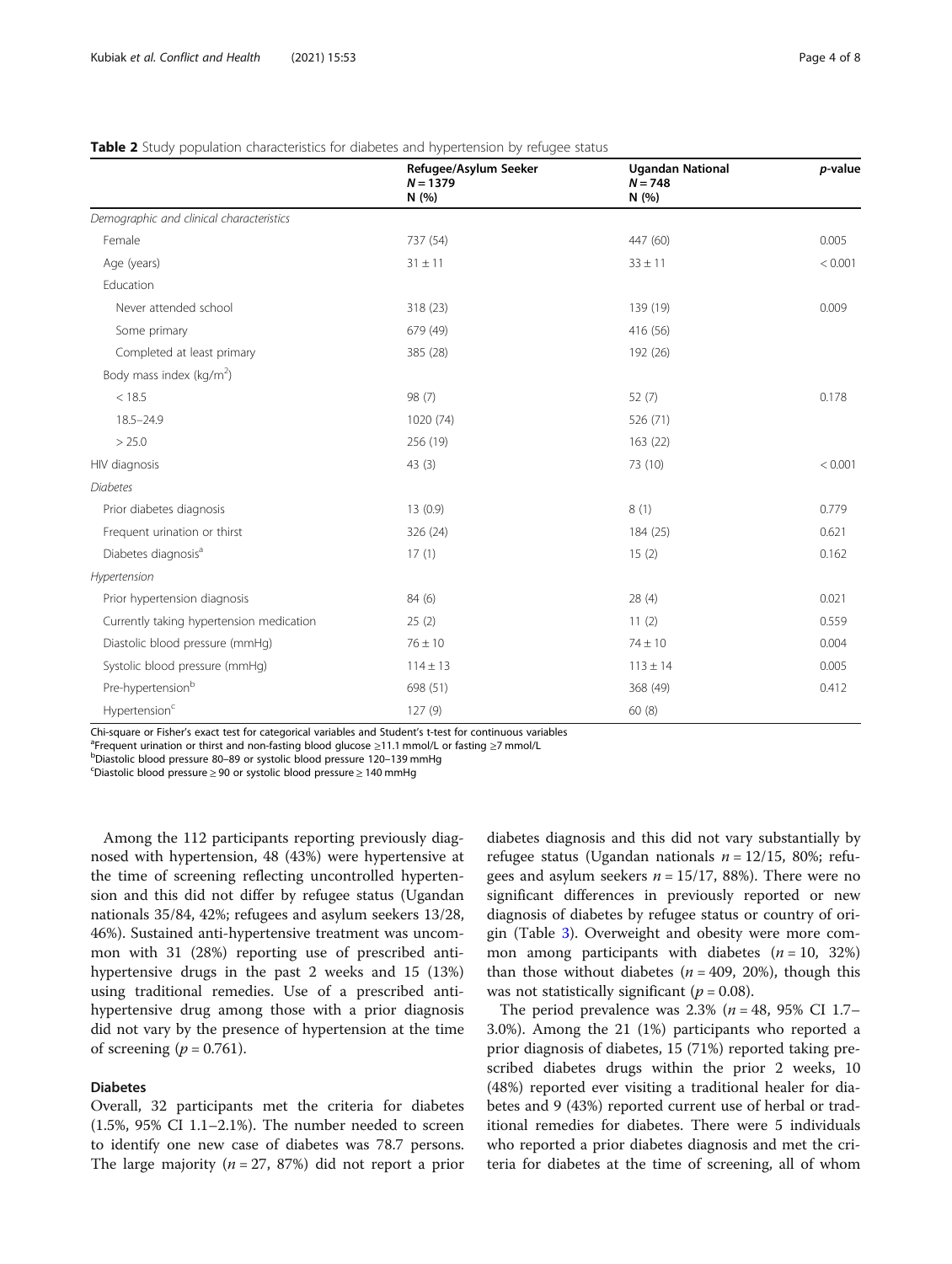## <span id="page-4-0"></span>Table 3 Diabetes and hypertension by country of origin

|                                        | Rwanda<br>$N = 462$<br>N(%) | Uganda<br>$N = 790$<br>N(%) | Congo (DRC) $N = 480$<br>N(%) | Burundi $N = 363$<br>N(%) | p-value |
|----------------------------------------|-----------------------------|-----------------------------|-------------------------------|---------------------------|---------|
| <b>Diabetes</b>                        |                             |                             |                               |                           |         |
| Prior diabetes diagnosis               | 2(0.4)                      | 8(1.0)                      | 7(1.5)                        | 3(0.8)                    | 0.437   |
| Currently uses diabetes medication     | 4(0.9)                      | 7(0.9)                      | 4(0.8)                        | 1(0.3)                    | 0.737   |
| Frequent urination or thirst           | 93 (20.1)                   | 200(25.3)                   | 130 (27.0)                    | 75 (20.5)                 | 0.024   |
| Elevated blood glucose <sup>a</sup>    | 7(1.5)                      | 15(1.9)                     | 7(1.5)                        | 5(1.4)                    | 0.886   |
| Diabetes diagnosis <sup>b</sup>        | 7(1.5)                      | 15(1.9)                     | 5(1.0)                        | 5(1.4)                    | 0.670   |
| Hypertension                           |                             |                             |                               |                           |         |
| Prior hypertension diagnosis           | 23(5.0)                     | 29(3.7)                     | 39(8.1)                       | 19(5.2)                   | 0.008   |
| Currently uses hypertension medication | 5(1.1)                      | 12(1.5)                     | 10(2.1)                       | 8(2.2)                    | 0.538   |
| Pre-hypertension <sup>c</sup>          | 218 (47.2)                  | 389 (48.9)                  | 256 (53.2)                    | 193 (52.7)                | 0.176   |
| Hypertension <sup>d</sup>              | 41 (8.9)                    | 63(8.0)                     | 49 (10.2)                     | 33(9.0)                   |         |
| Number needed to screen                | 11.2                        | 12.5                        | 9.8                           | 11.1                      |         |

Chi-square or Fisher's exact test for categorical variables and Student's t-test for continuous variables <sup>a</sup>

<sup>a</sup>Fasting blood glucose ≥11.1 mmol/L or non-fasting ≥7 mmol/L

bFrequent urination or thirst and non-fasting blood glucose ≥11.1 mmol/L or fasting ≥7 mmol/L

Diastolic blood pressure 80–99 or systolic blood pressure 120–139 mmHg <sup>d</sup>

Diastolic blood pressure ≥ 90 or systolic blood pressure ≥ 140 mmHg

reported recent diabetes prescription drug use. Elevated blood glucose was more common among Ugandan nationals (3/8, 38%) than refugees and asylum seekers (2/ 13, 15%), though this was not statistically significant  $(p = 0.248)$ .

## Multi-morbidity

A total of 116 participants tested positive for HIV infection. Few participants had multi-morbidity (Fig. 1). In multivariable models, diabetes and hypertension were associated with age but not refugee status (Table [4](#page-5-0)) or country of origin (data not shown).

## Discussion

Among 2127 adults presenting for routine HIV testing at health clinics in Nakivale Refugee Settlement, the prevalence of pre-hypertension and hypertension were high, while the prevalence of diabetes was low. The burden of hypertension and diabetes were similar across refugee status and country of origin. The majority of participants did not suffer from multi-morbidity.

Studies of NCD prevalence and interventions among refugee populations have overwhelmingly focused on the Middle East geographically [[2,](#page-7-0) [4,](#page-7-0) [8,](#page-7-0) [10,](#page-7-0) [17\]](#page-7-0). There, health services are provided to those in refugee settlements

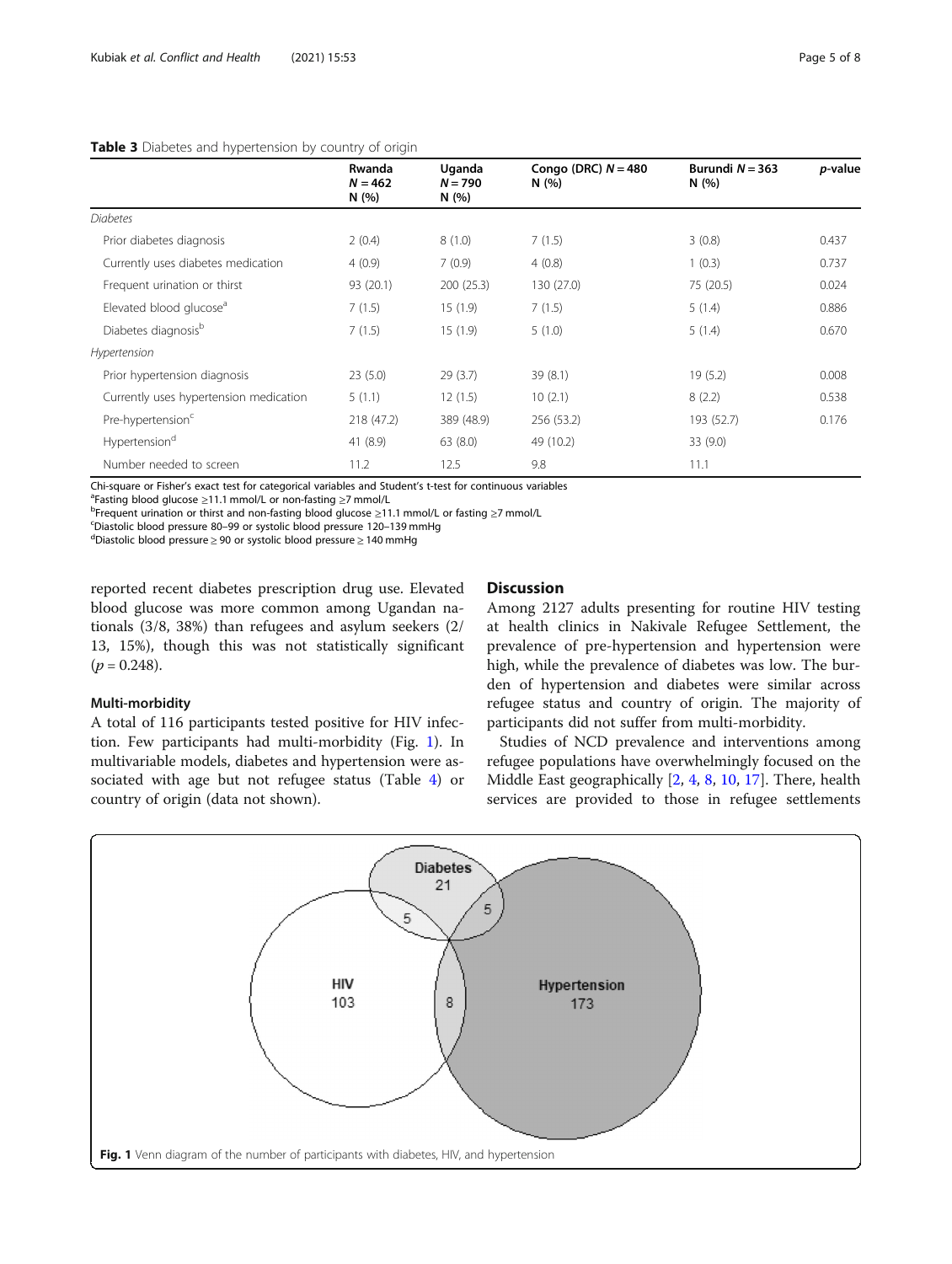<span id="page-5-0"></span>

| Table 4 Study population characteristics for diabetes and hypertension |              |  |
|------------------------------------------------------------------------|--------------|--|
| <b>Diabetes</b>                                                        | Hypertension |  |

|                            | <b>Diabetes</b>     |         | Hypertension           |         |
|----------------------------|---------------------|---------|------------------------|---------|
|                            | aRR (95% CI)        | p-value | aRR (95% CI)           | p-value |
| Age (per 5 years)          | $1.16(1.00-1.34)$   | 0.043   | $1.22(1.16 - 1.28)$    | < 0.001 |
| Sex                        |                     |         |                        |         |
| Male                       |                     | 0.967   |                        | 0.361   |
| Female                     | $1.02$ (0.48-2.17)  |         | $0.87(0.65 - 1.17)$    |         |
| Education                  |                     |         |                        |         |
| Never attended school      |                     | 0.056   |                        | 0.186   |
| Some primary               | 3.30 (0.67-11.25)   |         | $0.80(0.57 - 1.12)$    |         |
| Completed at least primary | 10.90 (0.94-129.52) |         | $0.63$ $(0.32 - 1.25)$ |         |
| Body mass index            |                     |         |                        |         |
| Low/Normal                 |                     | 0.085   |                        | < 0.001 |
| Overweight/obese           | 1.97 (0.91-4.28)    |         | $2.66$ $(2.03 - 3.48)$ |         |
| Immigration status         |                     |         |                        |         |
| Ugandan national           |                     |         |                        | 0.181   |
| Refugee/asylum seeker      | $0.74(0.36 - 1.49)$ |         | $1.22(0.91 - 1.62)$    |         |

CI Confidence interval, aRR Adjusted relative risk

through the existing urban health infrastructure of the host country. Our data showed that in Nakivale Refugee Settlement the opposite is happening; 35% of participants were Ugandan Nationals integrated into the refugee health system. Inadequate treatment for those with known conditions has also been observed previously [\[3](#page-7-0), [17\]](#page-7-0). Among Syrian refugees in Jordan, hypertension and diabetes were the most prevalent NCDs and observed at similar frequencies as in the general Jordanian population [[17,](#page-7-0) [18](#page-7-0)]. Similarly, we found no significant difference in burden of disease between refugee and Ugandan nationals. The period prevalence of 2.3% is higher than a 2014 national prevalence estimate of 1.4%, possibly due to higher diabetes prevalence in the countries of origin [[7\]](#page-7-0). Interestingly, the prevalence of hypertension at these refugee clinics (8.8%) is considerably lower than the national prevalence estimate of 26.5% [[6\]](#page-7-0).

Blood pressure screening for pre-hypertension or hypertension in this population could be feasible and would have a high yield. A blood pressure test is noninvasive, low cost, and requires minimal training and infrastructure to administer. There is a strong association between hypertension and cardiac disease, as well as mortality [\[19](#page-7-0)]. Although technically the diagnosis of hypertension requires two or three high blood pressure measures at least one week apart, the ability to screen patients with a single visit in order to direct them to further care could have a large impact in diagnosing hypertension for earlier intervention and decreasing disease complications. Immigration status and country of origin were not significant predictors of hypertension indicating screening could be broadly implemented at all health centers in the refugee settlement. Outreach to better understand and address barriers to care faced by vulnerable and underserved populations, such as Somali nationals who are underrepresented in these data, could increase the impact of the program.

Increasing screening will inevitably place a greater burden on the health system to provide medications and clinic visits to more individuals. This will put additional stress on an already under-performing system [[8](#page-7-0), [9](#page-7-0)]. However, leveraging pre-existing HIV infrastructure as was done in this study already has been shown to be feasible and cost-effective when tailored to the appropriate population [[20,](#page-7-0) [21\]](#page-7-0). Task shifting by using community health workers or peers can also be a cost-effective way to provide hypertension and diabetes care [[22](#page-7-0)–[24](#page-7-0)]. Community health workers can provide a variety of services including questionnaire-based screenings and referrals for testing, education around non-pharmaceutical disease management, and developing client self-efficacy for medication adherence and home-based disease management (e.g. glucose or blood pressure monitoring) [[22](#page-7-0)–[25](#page-7-0)]. Such a program would need to be wellmanaged, provide ongoing training and salary support for the community health workers, and be developed in the context of broader health systems strengthening programs [\[25](#page-7-0), [26\]](#page-7-0). Additionally, Médecins Sans Frontières demonstrated the feasibility and effectiveness of providing hypertension and diabetes treatment for refugees and vulnerable host communities within a camp by conducting a clinical consult, lab draws, and drug delivery (including a three-month supply to stable patients) at the same visit [[3\]](#page-7-0).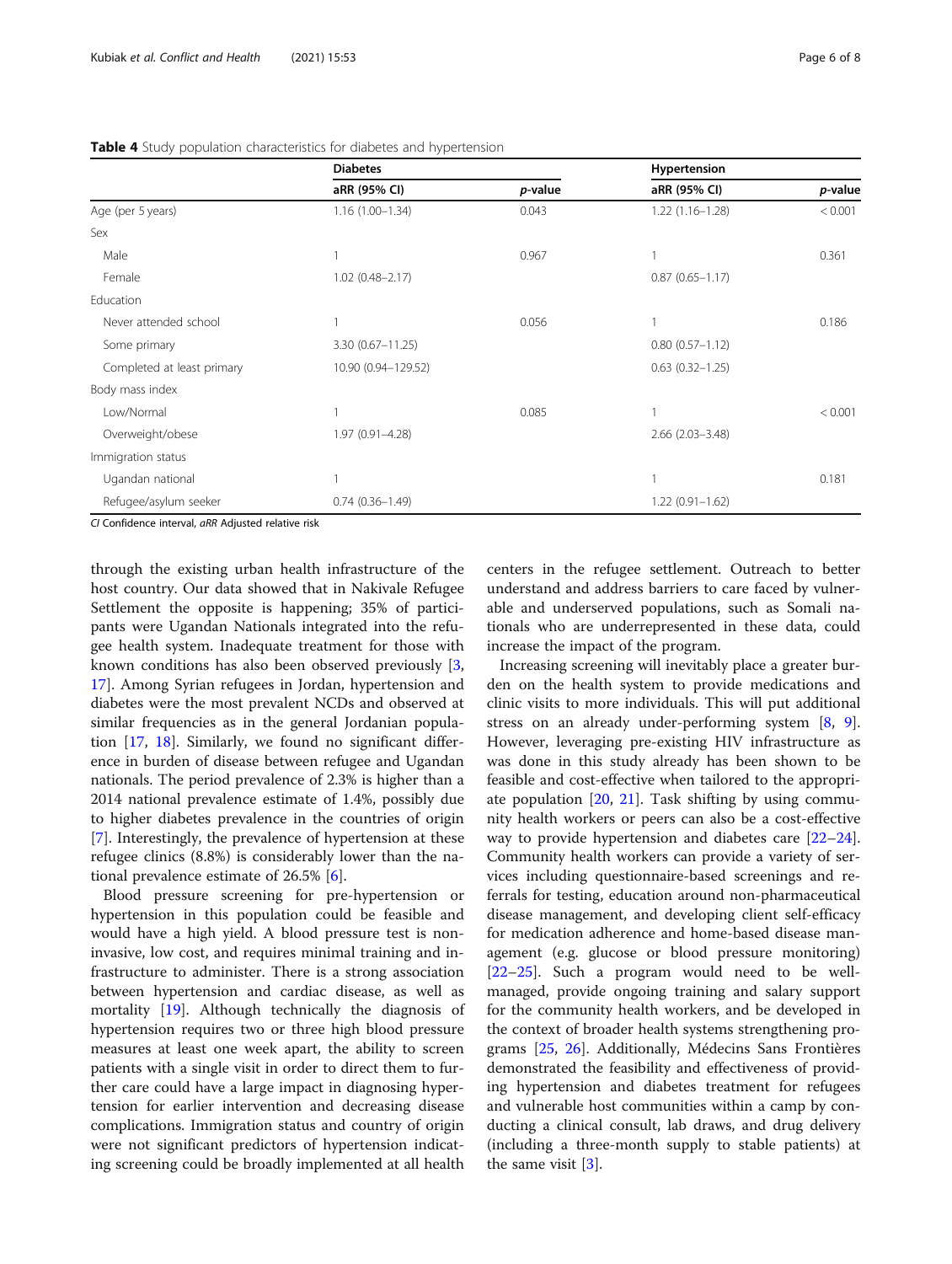Diabetes screening in this setting will need to be carefully considered given the large number needed to screen and the considerable resources required. Diabetes testing is complex, requiring a multi-step testing process and advanced laboratory capabilities. Additionally, established screening methods may not be as effective in this population. For example, thirst is a well-established symptom of diabetes, but may not perform well in this highly resource-constrained setting. Additional research is needed to identify sub-populations most at risk of diabetes and possibly develop modified screening guidelines in order to target diabetes testing for those most likely to benefit from treatment. Although not statistically significant in our data, there was a higher prevalence of diabetes among overweight or obese individuals, which could be an appropriate sub-population to screen.

Approximately three quarters of patients previously diagnosed with diabetes had access to prescription diabetes drugs and did not have elevated blood glucose at the time of their clinic visit, suggesting successful pharmacologic disease management for the majority of cases. Notably, all five previously diagnosed participants with continued elevated blood glucose at the time of their clinic visit also reported recent medication use, indicating a role for more intensive diabetes management in select cases. It may be that refugees with complex medical needs should be considered for more urgent resettlement so they can better care for their health needs.

Our study has several strengths. We are among the first to estimate the burden of hypertension and diabetes in a vulnerable refugee population in a settlement. We have a large sample size. We also have good ascertainment of hypertension, using three consecutive measurements.

Our study also has several limitations. We had a small number of diabetes cases, despite our large sample size, which likely limited our ability to detect an association between BMI and diabetes in multivariable analysis. Additionally, diabetes is difficult to test for and we could not confirm hyperglycemia with a repeat glucose test or follow-up  $HbA_{1c}$  testing, as recommended [[12](#page-7-0)], so the true prevalence is likely lower than estimated. Conversely, relying on blood pressure measurements all taken on the same day, instead of the recommended 2 days, may overestimate hypertension prevalence [\[27](#page-7-0)]. Utilizing local criteria rather than the more stringent WHO criteria makes generalizing these findings to other contexts difficult. Furthermore, adults presenting for HIV testing at an outpatient clinic may not be a representative sample of the local population. Those presenting for care are either sicker or more health-conscious and therefore more or less likely to screen in for hypertension or diabetes than those not presenting to the health center. To the extent that HIV infection and antiretroviral therapies increase the risk of diabetes and that HIV is prevalent in the community, our estimate of diabetes, which excludes people with a prior HIV diagnosis, may underestimate the true overall prevalence [[27](#page-7-0)–[31](#page-7-0)]. Lastly, given stigma around HIV testing and the fact this study was nested in an HIV study, some of the population was not screened and hence underrepresented. For instance, there were only three Somalis involved in our study, while the population of Somalis in Nakivale was 13,397, demonstrating the lack of true representation for this specific group of refugees. Individual or focus group discussions with community leaders and members could help identify barriers to care in this setting as a first step towards designing targeted interventions.

## Conclusions

At health centers in Nakivale Refugee Settlement in Uganda attended by refugees and Ugandan nationals, elevated blood pressure was common and frequently unknown or uncontrolled. Testing could be incorporated into the clinic visit flow and, if sustained monitoring and treatment is provided, could improve long-term health outcomes. Diabetes prevalence was low. Given the challenges associated with diabetes screening and high frequency of severe outcomes associated with this disease, focused screening of higher risk individuals should be considered in this setting.

## Abbreviations

BMI: Body mass index; CI: Confidence interval; DRC: Democratic Republic of the Congo; FBG: Fasting blood glucose; LMICs: Low- and middle-income countries; NCDs: Non-communicable diseases; RBG: Random Blood Glucose

#### Acknowledgements

We thank the participants for their time and the research staff for their dedication to this project.

## Authors' contributions

KNO and IVB led research design. ZF, AK, SM, and JK guided research implementation planning. KNO, ZF and SM led research implementation. KNO designed the data analysis plan and RWK conducted the data analysis. RWK, EMS, HAZ and KNO drafted the initial manuscript. All authors assisted with additional edits and provided their final approval of the manuscript.

#### Funding

This work was supported by a grant from the National Institutes of Mental Health (PI: O'Laughlin, K23 MH108440), and the National Institute of Allergy and Infectious Disease (PI: Bassett, K24AI141036).

#### Availability of data and materials

The datasets used and/or analysed during the current study are available from the corresponding author on reasonable request.

#### Declarations

#### Ethics approval and consent to participate

The study was part of a larger study on linkage to HIV care in Nakivale Refugee Settlement (PI: O'Laughlin, K23MH108440). Ethics approval was granted for this research from the Uganda National Council for Science and Technology (HS 1167), from Makerere University College of Health Sciences (SHSREC REF No. 2012–020), from the Partners Human Research Committee